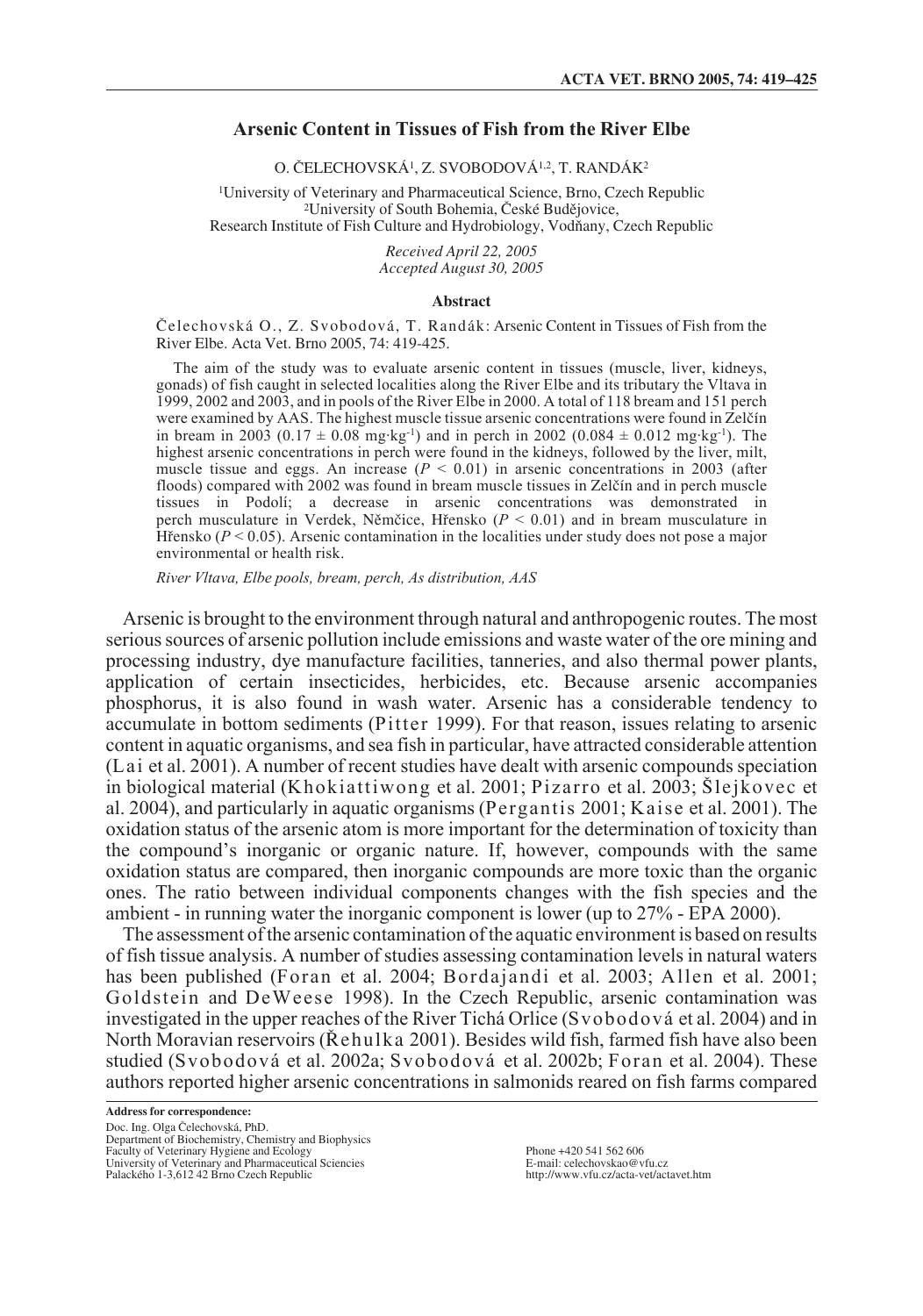with salmonids from natural water and gave increased arsenic concentrations in feed mixes based on sea-fish meal as the cause.

The study reported here focused on the main river in the Czech Republic, i.e. the Elbe, and its tributary, the Vltava. Tissues of fish caught there were analysed to determine arsenic contamination levels in selected localities, to map the arsenic distribution in fish tissues, and to assess the impact of the 2002 floods on the rivers' arsenic contamination levels.

### **Materials and Methods**

This paper reports results of a study of arsenic concentrations in tissues of bream (*Abramis brama* L*.*) and perch (*Perca fluviatilis* L*.*) caught in various localities along the River Elbe (313th river km – Verdek, 256th r. km – Němčice, 224th r. km – Valy, 160th r. km – Lysá, 116th r. km – Obříství, 21st r. km – Děčín and 2nd r. km – Hřensko) and in two locations in the lower reaches of the River Vltava (165th r. km – Podolí, 113th r. km – Zelãín).

In 1999 and 2003, fish from six locations were analyzed. In 2002, fish from seven locations along the Elbe were analyzed. In 2000, samples from four pools of the River Elbe were taken. In 1999, 2002 and 2003, samples from two localities along the River Vltava were also examined. Individual localities are shown in Fig. 1.



(1 - LÏovice pool, 2 - Polabec pool, 3 - Chvalovice pool, 4 - Libi‰ pool)

Fig. 1. Localities on the River Elbe monitored in 1999, 2000, 2002 and 2003

Samples in individual years were taken in late July. Standard methods in river fish studies were used both when catching the fish and taking samples. The fish were caught using an electric generator set located on a boat with an outboard. As soon as they were caught, the fish were weighed and their scales collected for age determination. Muscle samples were collected from fish caught in the Elbe and the Vltava, and muscle, liver, kidney and gonads samples were taken from fish caught in pools. The samples were put into plastic bags, labelled and transported in cooled containers to a freezer where they were stored at -18 °C. The characteristics of the fish examined are given in Table 1.

The samples were first mineralized by nitric acid and hydrogen peroxide in a microwave-heated laboratory autoclave (Uniclever, Plasmatronica, Poland) and then ashed with an addition of magnesium nitrate in a muffle oven at 450 °C. The ash was dissolved in hydrochloric acid, and As<sup>V</sup> was reduced to As<sup>III</sup>. Arsenic was determined by the hydride technique on MHS-20 connected to the atomic absorption spectrometer Z-5000 (both from Perkin Elmer Comp). The detection limit  $(3\sigma)$  was 1  $\mu$ g·kg, and the standard deviation of parallel determinations was less than 5%. Standard reference material CRM No 278 (mussel tissue, BCR) and CRM No 185 (bovine liver, BCR) was used to verify the validity of the method. UNISTAT 5.1 software was used to statistically evaluate arsenic concentrations found.

## **Results and Discussion**

First, a comparison was made of arsenic concentrations in muscle tissues between male and female fish caught in different localities in individual years. The levels found in both bream and in perch were comparable for both sexes. It was therefore possible to compare individual localities using values obtained from all of the fish examined, irrespective of their sex (Figs. 2, 3, 4.).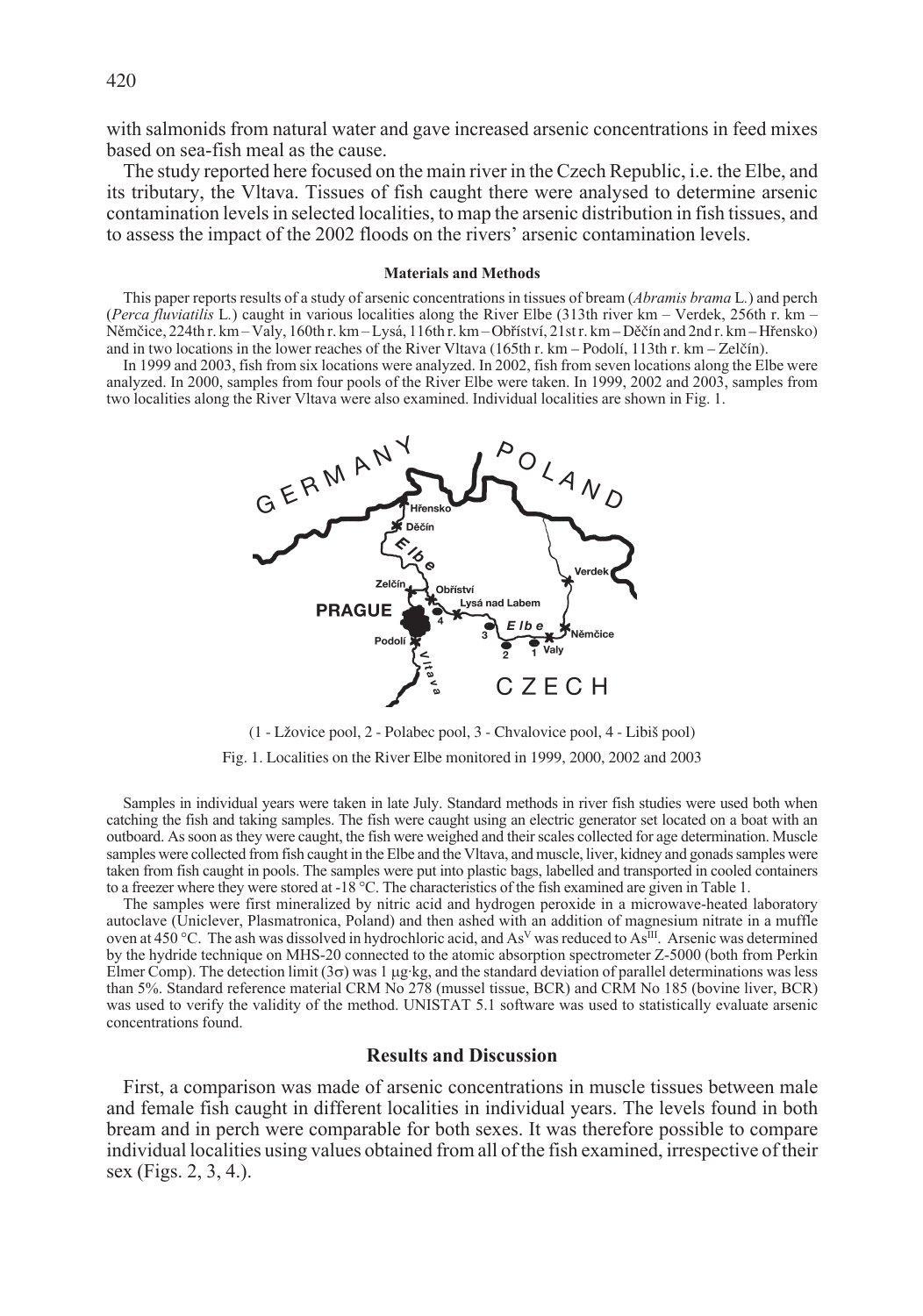This finding was verified by results from localities on the River Tichá Orlice (Svobodová et al. 2004) which showed no differences in muscle tissue arsenic concentrations between male and female brown trout. An important factor allowing comparison between arsenic concentrations in muscle tissue of fish from different localities

| Bream (Abramis brama L.)                      |                |                |               |                  | Perch (Perca fluviatilis L.) |                           |                           |                                |               |
|-----------------------------------------------|----------------|----------------|---------------|------------------|------------------------------|---------------------------|---------------------------|--------------------------------|---------------|
| Locality                                      | Sex            | $\mathbf{n}$   | Age (years)   | Weight $(g)$     | Locality                     | Sex                       | $\mathbf{n}$              | Age (years)                    | Weight $(g)$  |
| 1999                                          |                |                | $Mean \pm SD$ | $Mean \pm SD$    | 1999                         |                           |                           | $Mean \pm SD$                  | $Mean \pm SD$ |
| Němčice                                       | M              | $\overline{5}$ | $2.2 \pm 0.5$ | $239 \pm 68$     | Němčice                      | M                         | 5                         | $\overline{2.0}$               | $49 \pm 10$   |
|                                               | $\overline{F}$ | $\overline{1}$ | 2.0           | $\overline{200}$ |                              | $\overline{\mathrm{F}}$   | $\overline{\overline{3}}$ | $\overline{2.0}$               | $55 \pm 15$   |
|                                               | juv            | $\overline{3}$ | 2.0           | $120 \pm 5$      | Valy                         | $\overline{F}$            | $\overline{2}$            | 2.0                            | $50 \pm 18$   |
| Valy                                          | F              | $\mathbf{1}$   | 6.0           | 1100             | Lysá n. L.                   | М                         | 5                         | $16 \pm 0.9$                   | $56 \pm 53$   |
|                                               | juv            | $\mathbf{1}$   | 1.0           | 52               |                              | F                         | $\overline{7}$            | $1.7 \pm 1.5$                  | $108 \pm 183$ |
| Lysá n. L.                                    | M              | $\overline{2}$ | 4.0           | 270              | Obříství                     | M                         | $\overline{4}$            | $2.5 \pm 1.0$                  | $168 \pm 67$  |
|                                               | F              | $\overline{3}$ | $3.3 \pm 1.5$ | $193 \pm 26$     |                              | F                         | $\mathbf{1}$              | 3.0                            | 205           |
| Obříství                                      | M              | $\mathbf{1}$   | 5.0           | 600              | Děčín                        | M                         | $\overline{3}$            | 2.0                            | $107 \pm 18$  |
|                                               | F              | $\mathbf{1}$   | 4.0           | 470              |                              | F                         | $\mathbf{1}$              | 2.0                            | 145           |
| Děčín                                         | M              | 14             | $3.5 \pm 1.6$ | $391 \pm 276$    | Podolí                       | M                         | 3                         | $1.7 \pm 1.1$                  | $69 \pm 46$   |
|                                               | F              | 5              | $4.6 \pm 1.5$ | $732 \pm 396$    |                              | F                         | 11                        | $1.5 \pm 0.7$                  | $61 \pm 48$   |
|                                               | juv            | $\overline{2}$ | 3.0           | $200 \pm 57$     | Zelčín                       | F                         | $\tau$                    | $1.6 \pm 0.5$                  | $51 \pm 15$   |
| Hřensko                                       | $\rm F$        | $\overline{3}$ | $7.0 \pm 1.0$ | $780 \pm 195$    | 2002                         |                           |                           |                                |               |
| Podolí                                        | M              | $\mathbf{1}$   | 10            | 900              | Verdek                       |                           | $\overline{3}$            | $3.7 \pm 0.5$                  | $67 \pm 14$   |
| Zelčín                                        | M              | $\mathbf{1}$   | 6.0           | 510              | Němčice                      |                           | $\overline{7}$            | $4.0 \pm 0.9$                  | $96 \pm 60$   |
|                                               | juv            | $\mathbf{1}$   | $2.0\,$       | 120              | Valy                         |                           | $\mathbf{1}$              | 3.0                            | 160           |
| 2002                                          |                |                |               | Lysán. L.        |                              | 5                         | $4.4 \pm 0.5$             | $220 \pm 133$                  |               |
| Lysán. L.<br>6                                |                |                | $6.0\pm0.6$   | $427 \pm 61$     | Obříství                     |                           | 5                         | $4.6 \pm 1.4$                  | $272 \pm 194$ |
| Obříství                                      |                | $\overline{3}$ | $6.7 \pm 0.9$ | $547 \pm 86$     | Děčín                        |                           | 6                         | $3.5 \pm 0.5$                  | $103 \pm 23$  |
| Děčín                                         |                | 5              | $5.4 \pm 0.8$ | $620 \pm 250$    | Hřensko                      |                           | 5                         | $3.2 \pm 0.4$                  | $119 \pm 14$  |
| Hřensko                                       |                | 5              | $6.6 \pm 0.5$ | $745 \pm 94$     | Podolí                       |                           | $\tau$                    | $4.0 \pm 0.8$                  | $67 \pm 16$   |
|                                               |                | 5              |               |                  | Zelčín                       |                           | 8                         |                                |               |
| Zelčín<br>$5.6\pm0.8$<br>$449 \pm 66$<br>2003 |                |                |               |                  | 2003                         |                           |                           | $4.3 \pm 1.0$                  | $116 \pm 28$  |
| Němčice                                       |                | $\overline{3}$ | $5.7 \pm 0.6$ | $442 \pm 24$     | Verdek                       |                           | $\overline{\mathcal{I}}$  | $3.9 \pm 0.7$                  | $118 \pm 23$  |
| Valy                                          |                | $\mathbf{1}$   | 6.0           | 1045             | Němčice                      |                           | 5                         | $4.8 \pm 1.5$                  | $183 \pm 131$ |
|                                               |                | $\overline{2}$ | $4.5 \pm 2.1$ | $368 \pm 223$    |                              |                           | $\overline{4}$            |                                | $85 \pm 44$   |
| Lysán. L.<br>Obříství                         |                | $\overline{c}$ | $7.0 \pm 1.4$ | $725 \pm 198$    | Valy                         |                           | $\overline{3}$            | $4 \pm 0.8$                    | $90 \pm 31$   |
| Děčín                                         |                | 5              | $4.4 \pm 1.1$ | $556 \pm 269$    | Lysán. L.<br>Děčín           |                           | $\overline{2}$            | $3.7 \pm 0.6$<br>$4.5 \pm 0.7$ | $155 \pm 42$  |
|                                               |                | $\overline{3}$ |               |                  |                              |                           | $\mathfrak{2}$            |                                |               |
| Hřensko                                       |                |                | $6.0 \pm 1.7$ | $643 \pm 321$    | Hřensko                      |                           |                           | $2.5 \pm 0.7$                  | $115 \pm 64$  |
| Podolí                                        |                | 5<br>5         | $6.6 \pm 0.5$ | $510 \pm 60$     | Podolí                       |                           | 5<br>$\overline{c}$       | $3.4 \pm 0.6$                  | $100 \pm 29$  |
| Zelčín<br>$4.6 \pm 0.5$<br>$997 \pm 105$      |                |                |               |                  | Zelčín                       |                           |                           | $3.5 \pm 0.7$                  | $58 \pm 11$   |
| 2000                                          |                |                |               |                  | 2000                         |                           |                           |                                |               |
| Lžovice                                       | F              | 3              | 5.0           | $508 \pm 14$     | Lžovice                      | $\boldsymbol{\mathrm{F}}$ | 6                         | 2.0                            | $85 \pm 31$   |
|                                               | M              | $\overline{c}$ | 5.0           | $480 \pm 28$     |                              | $\mathbf M$               | $\overline{c}$            | 3.0                            | $150 \pm 128$ |
| Polabec                                       | $\mathbf F$    | $\overline{c}$ | 4.0           | $154 \pm 65$     | Polabec                      | F                         | $\overline{4}$            | 3.0                            | $72 \pm 29$   |
|                                               | M              | 3              | 5.0           | $192 \pm 71$     |                              | М                         | $\sqrt{2}$                |                                | $67\pm18$     |
| Chvalovice                                    | F              | $\overline{2}$ | 6.0           | $313 \pm 67$     | Chvalovice                   | F                         | $\overline{4}$            | 2.0                            | $156 \pm 173$ |
|                                               | M              | 3              | $4.0\,$       | $367 \pm 195$    |                              | M                         | 3                         | 3.0                            | $112 \pm 38$  |
| Libiš                                         | F              | 5              | 4.0           | $158 \pm 9$      | Libiš                        | M                         | $\mathbf{1}$              | 4.0                            | 235           |
|                                               | M              | $\overline{3}$ | 4.0           | $159 \pm 4$      |                              |                           |                           |                                |               |

Table 1. The main characteristics of examined bream (*Abramix brama* L.) and perch *(Perca fluviatilis* L.)

 $(n = number of fish, SD = standard deviation)$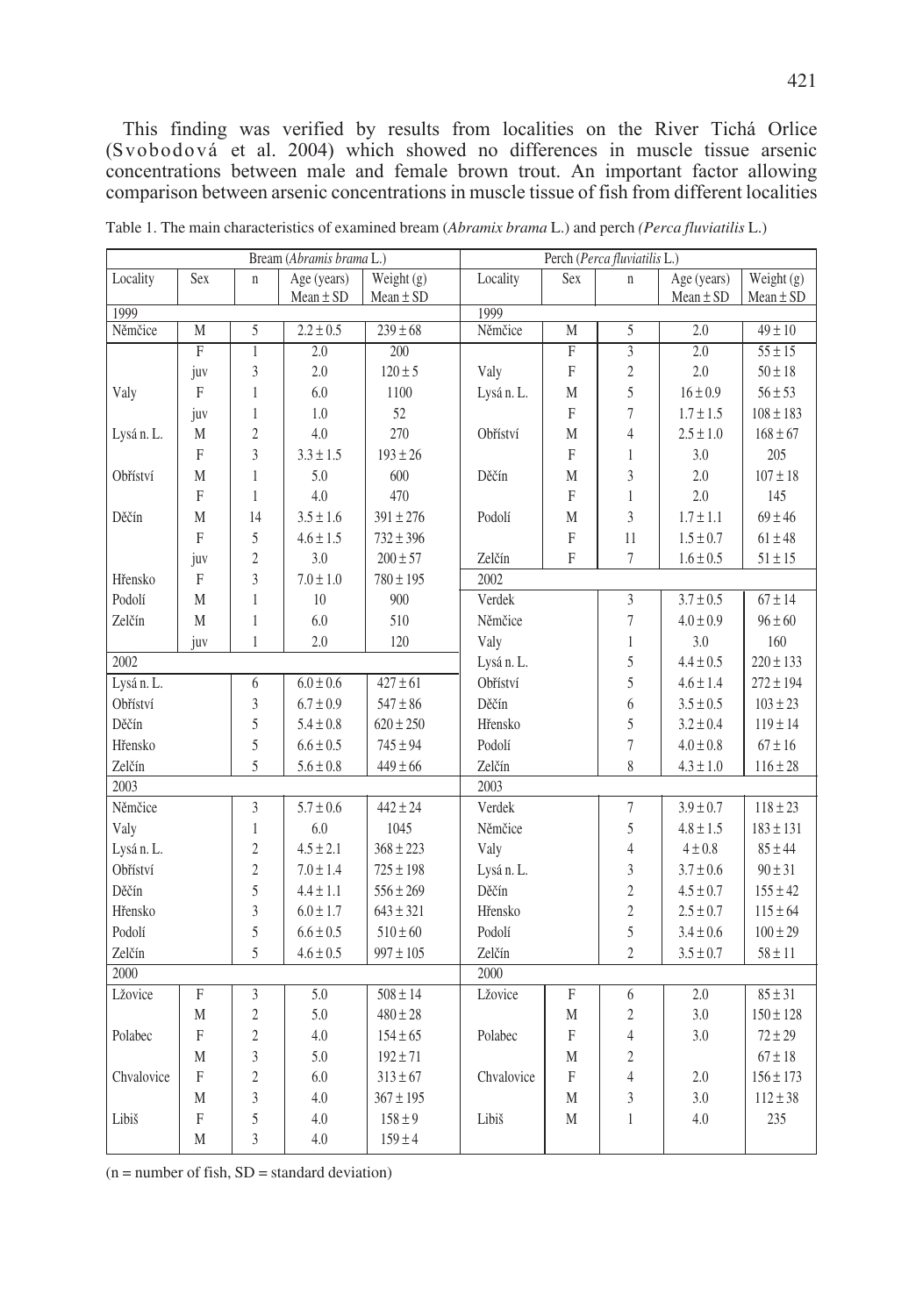

Lower (Upper) Quartile = Bottom (Top) line of the box; Median = Middle line of the box; Lower (Upper) Whisker = Lower (Upper) adjacent value; Notch = S.E.M.

Fig. 2. Arsenic concentrations in muscle tissue of bream (*Abramis brama* L.) from the localities monitored in 1999, 2002 and 2003



Lower (Upper) Quartile = Bottom (Top) line of the box; Median = Middle line of the box; Lower (Upper) Whisker = Lower (Upper) adjacent value; Notch = S.E.M.

Fig. 3. Arsenic concentrations in muscle tissue of perch (*Perca fluviatilis* L.) from the localities monitored in 1999, 2002 and 2003

in individual years was the fact that no relation was found between arsenic concentrations in muscle tissue and weight or age of the fish. Linear relation tests were made whenever more than five bream or perch from one location were examined. Burger et al. (2002) on the other hand found a positive correlation between body weight and arsenic contents in fish from the River Savannah. Another important factor that made comparison between arsenic concentrations in muscle tissue of bream and perch from different locations possible was the fact that all the fish in individual years were caught and sampled in late July, i.e. when water temperatures were practically the same. The influence of temperature on metabolic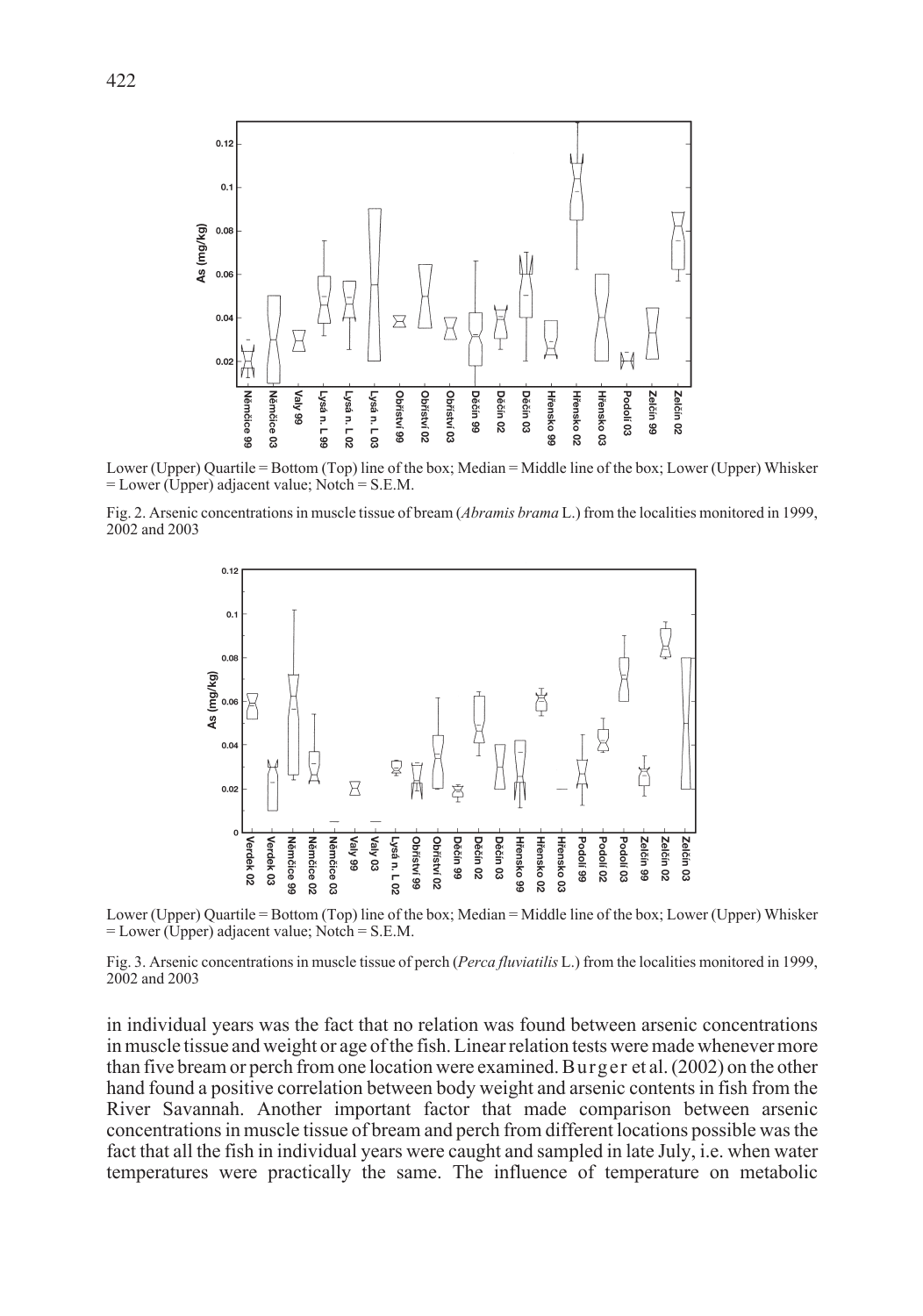

Lower (Upper) Quartile = Bottom (Top) line of the box; Median = Middle line of the box; Lower (Upper) Whisker = Lower (Upper) adjacent value; Notch = S.E.M.

Fig. 4. Arsenic concentrations in muscle tissue of bream  $(\square)$  and perch ( $\blacksquare$ ) from monitored pools of the Elbe in 2000.

transformation and elimination or accumulation of arsenic in fish tissues has been described by Chan and Huff (1977) and Svobodová et al. (2002b, 2004). These authors reported higher arsenic concentrations in fish tissues at lower water temperatures when detoxification processes slowed down.

Arsenic concentrations in bream muscle tissue in 1999 and 2002 (before the floods) and in 2003 (after the floods) are given in Fig. 2. The highest As concentrations were found in 2003 in Zelčín  $(0.17 \pm 0.08 \text{ mg} \cdot \text{kg}^{-1} - \text{not shown in Fig. 2.})$ . The scatter analysis demonstrated higher fish tissue concentrations in that locality compared with those in Podolí (*P* < 0.01), Nûmãice, Obfiíství, Dûãín and Hfiensko (*P* < 0.05). Statistically significant changes in arsenic concentrations in fish muscle tissue in 2003 compared with pre-floods situation in 2002 were found only in Hfiensko, where lower concentrations were found  $(P < 0.05)$  and in Zelčín, where higher concentrations were ascertained  $(P < 0.01)$ .

Arsenic concentrations in perch muscle tissue in 1999, 2002 and 2003 are shown in Fig. 3. The highest concentrations were found in Podolí (2003) and Zelãín (2002). The scatter analysis demonstrated higher arsenic muscle tissue concentrations  $(P < 0.01)$  in Podolí (2003) compared with all other locations except for Zelãín. A statistically significant decrease in arsenic concentrations in muscle tissue of perch in 2003 compared with prefloods situation in 2002 ( $P < 0.01$ ) was demonstrated in Verdek, Němčice and Hřensko, higher arsenic concentrations were found in Podolí (*P* < 0.01).

Arsenic concentrations in muscle tissue of bream and perch captured in pools of the Elbe in 2000 are shown in Fig. 4. No statistically significant differences in arsenic concentrations in bream muscle tissue between different localities were demonstrated. Arsenic muscle tissue concentrations in perch from Chvalovice were lower  $(P < 0.05)$  than in Lžovice and Polabec.

Although differences in muscle tissue arsenic concentrations in bream from pools in the Elbe were not statistically significant, arsenic concentrations in the liver, kidneys and gonads exhibited considerable variations (Fig. 5.). Arsenic concentrations in the kidneys and liver are higher in most cases than As concentrations in muscle tissue. This conclusion was also made by Suhendrayatna et al. (2001) in the case of *Tilapia mossambica*.

The bream from Chvalovice were an exception because their kidney, liver and gonads As concentrations were lower than their muscle tissue As concentrations. This finding is in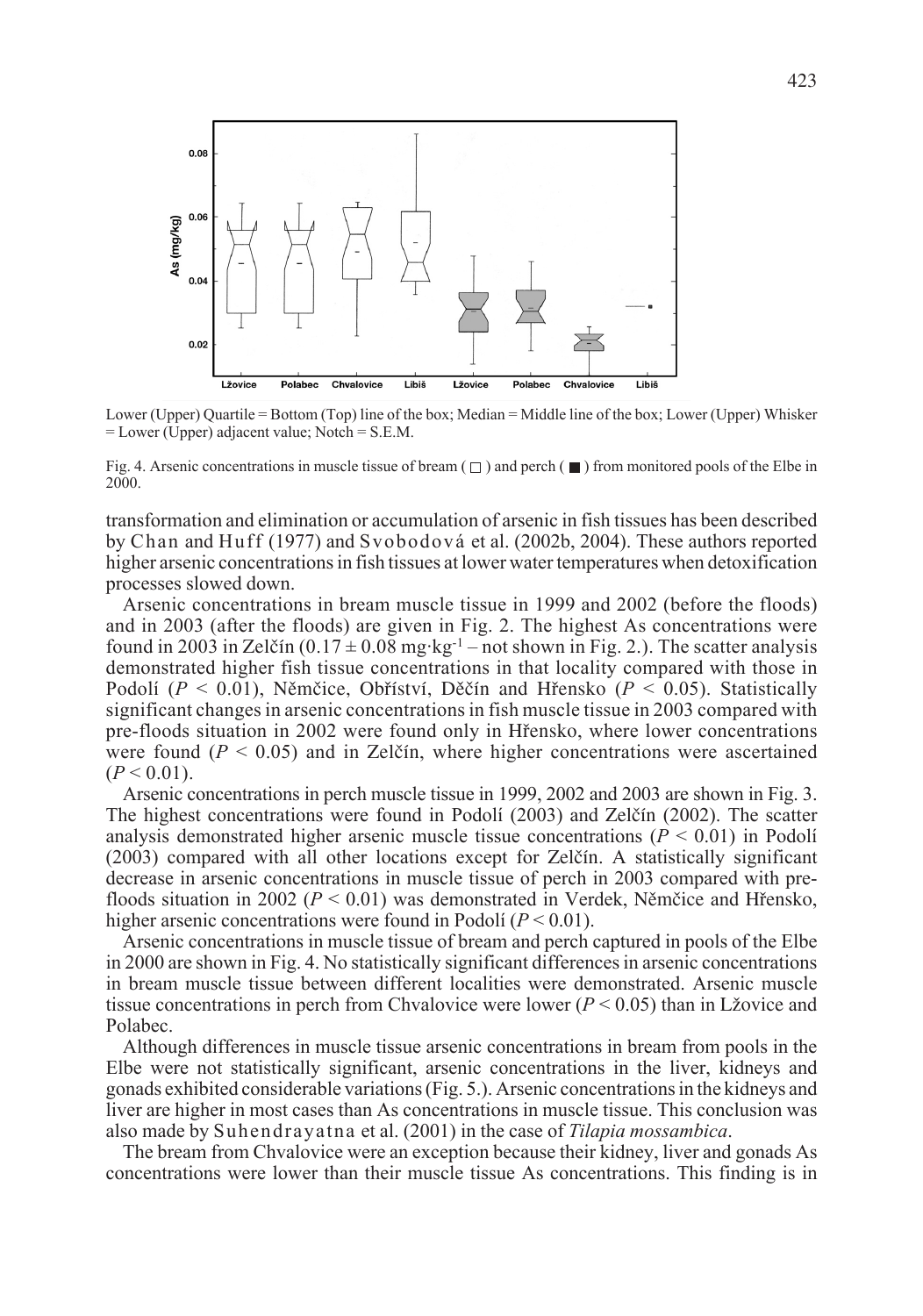

Fig. 5. Arsenic concentrations in tissue of female (F) and male (M) bream from pools of the Elbe (2000).

agreement with literary data (Chan and Huff 1997) indicating that methylation capacity changes with exposure, and that periods of high metabolism and As excretion alternate with periods when As is accumulating in tissues. Fig. 5 shows average As concentrations in male and female bream tissues in pools of the Elbe. While As concentrations in muscle tissues, liver and kidneys from one locality were similar for both male and female bream, As concentrations in eggs and milt differed (*P* < 0.05). Significant correlations were found only between As contents in the liver and eggs (correlation coefficient  $r = 0.8$ ), liver and milt  $(r = 0.9)$ , kidneys and milt  $(r = 0.8)$  and kidneys and eggs  $(r = 0.8)$ .

## Obsah arsenu ve tkáních ryb z řeky Labe

Cílem pfiedkládané práce bylo zhodnotit obsah arsenu ve tkáních (svalovina, játra, ledviny, gonády) ryb odlovených z vybraných lokalit řeky Labe a jejího přítoku řeky Vltavy v letech 1999, 2002, 2003 a tůní Labe v roce 2000. Celkem bylo vyšetřeno 118 cejnů velkých a 151 okounů říčních metodou AAS. Nejvyšší koncentrace arsenu ve svalovině byly nalezeny v lokalitě Zelčín u cejna velkého v roce 2003 (0,17  $\pm$  0,08 mg·kg<sup>-1</sup>) a u okouna fiíãního v roce 2002 (0,084 ± 0,012 mg·kg-1). Distribuce arsenu do tkání cejna velkého byla v pofiadí od nejvy‰‰í koncentrace: ledviny, játra, mlíãí, svalovina, jikry. Zv˘‰ení (*P* < 0,01) koncentrace arsenu v roce 2003 (po povodni) oproti roku 2002 bylo zjištěno ve svalovině cejnů v lokalitě Zelčín a ve svalovině okounů v lokalitě Podolí; snížení koncentrace arsenu bylo prokázáno ve svalovinû okounÛ v lokalitách Verdek, Nûmãice, Hfiensko (*P* < 0,01) a ve svalovině cejnů v lokalitě Hřensko (*P* < 0,05). Kontaminace arsenem na sledovaných lokalitách nepředstavuje výrazné environmentální a zdravotní riziko.

### **Acknowledgements**

This research was supported by Ministry of Education, Youth and Physical Training of the Czech Republic (Project MSM6215712402 and Project MSM 6007665809) and Project Labe III, IV (Ministry of Environment of the Czech Republic (VaV/650/5/03).

### **References**

- ADAMS MS, KAUSCH H, GAUMERT T, KRUGER KE 1996: The effect of the reunification of Germany on the water chemistry and ecology of selected rivers. Environ Conservation **23**: 35-43
- ALLEN GT, BLACKFORD SH, TABOR VM, CRINGAN MS 2001: Metals, boron and selenium in Neosho madtom habitats in the Neosho river in Kansas, U.S.A. Environ Monit Assess **66**: 1-21
- BORDAJANDI LR, GOMEZ G, FERNANDEZ MA, ABAD E, RIVERA J, GONZALEZ MJ 2003: Study on PCBs, PCDD/Fs, organichlorine pesticides, heavy metals and arsenic content in frehwater fish species from the River Turia (Spain). Chemosphere **53**: 163-171